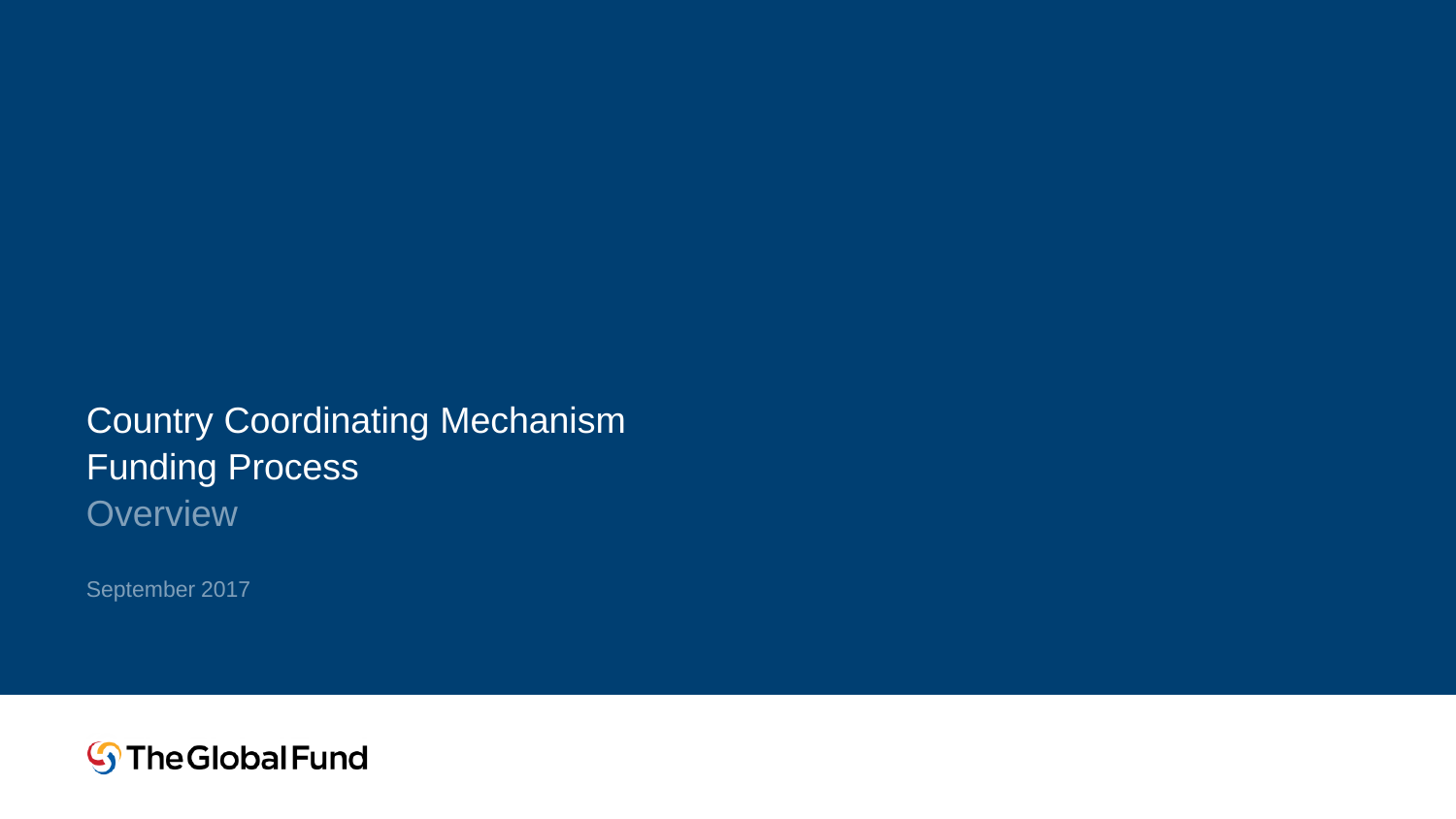### Funding Agreement Process

### **The Global Fund Secretariat**

Lead by CCM hub prepares and sends to the CCM:

- Envelope Amount
- Pre-filled :
- Face Sheet
- Annex A: Costed Work Plan / Expenditure Report Annex B: CCM Funding Performance Framework
- Available Bank Account information
- Available signatories information

#### **CCM Secretariat**

- 1. Validates/updates/sends back to the CCM Hub the:
- Face Sheet
- Bank account details (Bank Information template and related documents if the bank account is new)
- Signatory information (Signature specimen template) 2. Confirms that the CCM membership list is updated on the Partner Portal

### **The Global Fund Secretariat**

- 1. Verifies the documents
- 2. Sends to the CCM the CCM Funding Agreement for signature:
- Face Sheet
	- Annex A: Costed Work Plan / Expenditure Report
	- Annex B: CCM Funding Performance Framework
	- Standard Terms and Conditions

### **CCM Secretariat**

- Gets the CCM Funding signed
- Sends a scanned of the signed Agreement by email
- Sends back to the CCM Hub by Courier:
	- 2 originals if Funding recipient is the same as the CCM or

1

3 originals if the Funding recipient is a different entity.

### **CCM Hub**

Proceeds with the internal signature and sends back to the CCM the fully signed CCM Funding Agreement.

###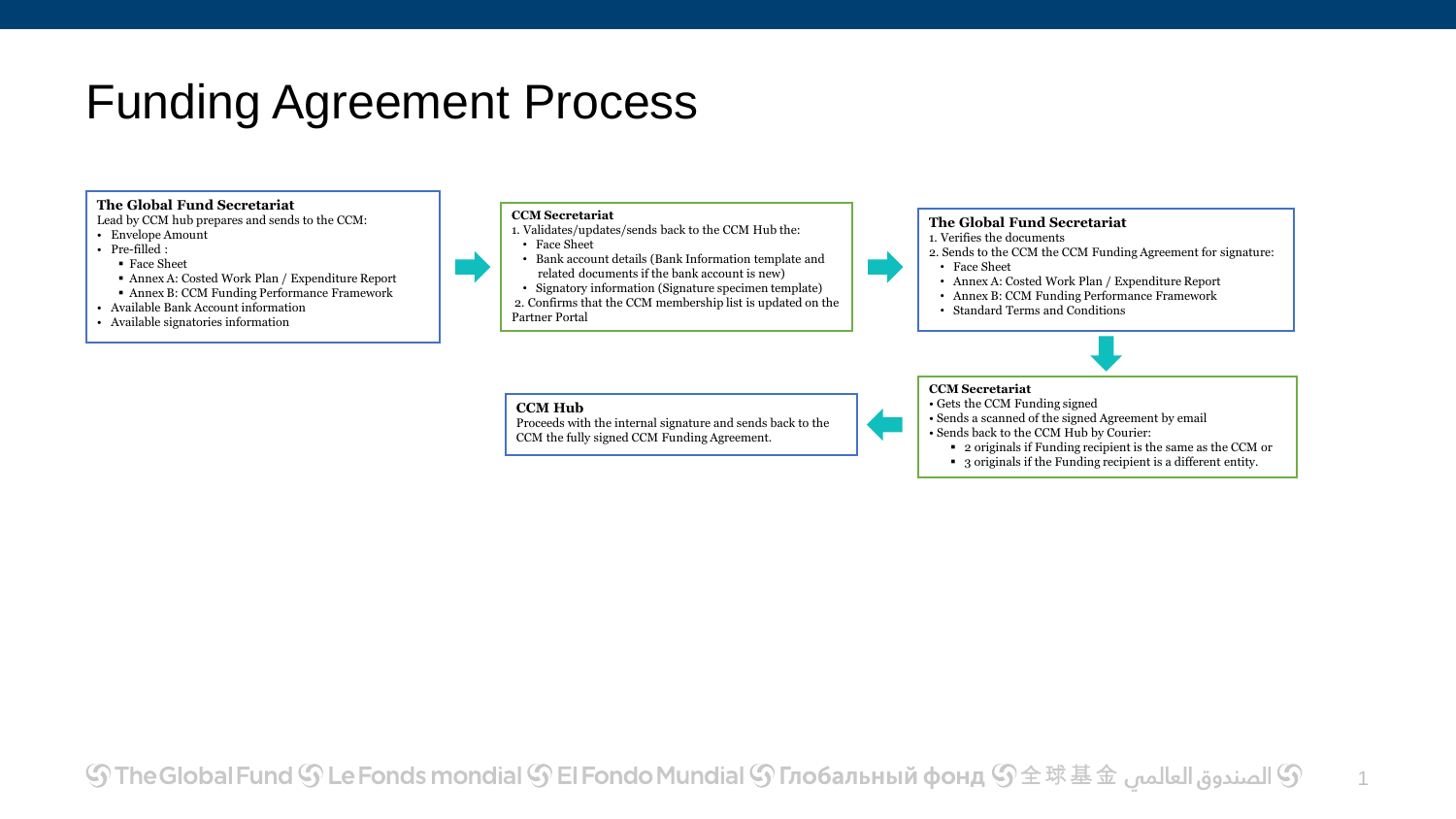# Funding Disbursement Process

### **Disbursement Year 1**

### **CCM Hub**

- Processes the first disbursement when the CCM Funding Agreement is signed.
- Sends the notification of disbursement to the CCM Secretariat.

### **Subsequent Disbursements**

### **YEAR 2**

**CCM Secretariat** submits to the CCM Hub copying FPM:

- The Year 1 Cash Balance and Expenditure Report
- The Year 1 CCM Funding Performance Evaluation
- Confirmation of the Final Cash Balance at the end of previous agreement (to be deducted)

Additionally, for the implementation of Year 2, provides with:

- The Year 2 Costed Work Plan
- The Year 2 CCM Funding Performance Framework

### **YEAR 3**

**CCM Secretariat** submits to the CCM Hub copying FPM:

- The Year 2 Cash Balance and Expenditure Report
- The Year 2 CCM Funding Performance Evaluation

Additionally, for the implementation of Year 2, provides with:

- The Year 3 Costed Work Plan
- The Year 3 CCM Funding Performance Framework



### **The Global Fund Secretariat**

- Reviews the documents received
- Processes the disbursement based on the Performance
- Framework Evaluation and conditions on the Civil Society
- engagement (15% of the actuals) and co-funding (20% of actuals)
- Sends the notification of disbursement to the CCM Secretariat.